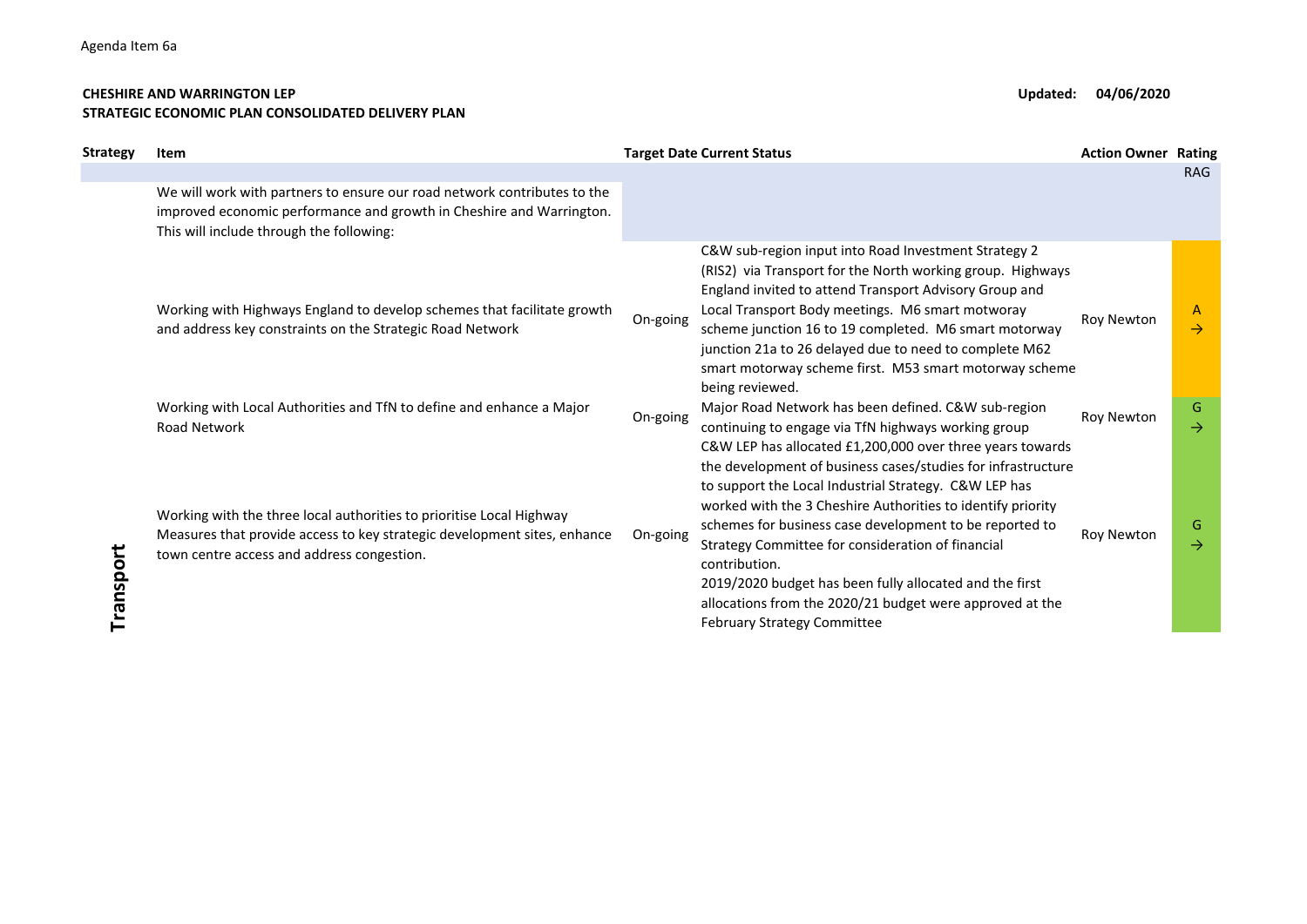|           | We will work with the rail industry to maximise the potential for rail to<br>contribute to economic development and performance, including in<br>relation to freight movements. This will include capitalising on the unique<br>opportunities for rail afforded by the arrival of HS2 at Crewe Hub and<br>development of the Northern Powerhouse Rail Network | On-going                                                   | Work continuing on Crewe Hub. Government has accepted<br>the concept of 5-7 HS2 trains per hour calling at Crewe and<br>Network Rail has designed a track and signalling layout to<br>accommodate these plus provide capacity for future<br>enhanced regional services into Crewe. Work on-going to<br>identify potential funding sources including a possible<br>Enterprise Zone to deliver an enhanced station.<br>The LEP has worked with regional and sub-regional partners<br>to identify rail enhancement aspirations and is currently<br>working with Network Rail to identify a practical sequencing | <b>Roy Newton</b> | $\mathsf{A}$<br>$\rightarrow$ |
|-----------|---------------------------------------------------------------------------------------------------------------------------------------------------------------------------------------------------------------------------------------------------------------------------------------------------------------------------------------------------------------|------------------------------------------------------------|--------------------------------------------------------------------------------------------------------------------------------------------------------------------------------------------------------------------------------------------------------------------------------------------------------------------------------------------------------------------------------------------------------------------------------------------------------------------------------------------------------------------------------------------------------------------------------------------------------------|-------------------|-------------------------------|
|           | We will collaborate with the bus industry in order to improve bus services<br>that support access to employment, education and services. We will work<br>with partners to ensure the bus network supports and is integrated with<br>growth                                                                                                                    | $\Theta$ <sup>3</sup><br>2019-20<br>Q3 2020-21             | of these aspirations<br>C&W LEP is currently working with the local authorities and<br>bus companies to develop a draft bus strategy. This work<br>will also include engaging with Merseytravel and Transport<br>for Greater Manchester.<br>A workshop was held with bus operators in December 2019<br>to identify key issues. Timing for delivery likely to be<br>impacted by emerging national bus strategy. Timescale<br>revised to end of Q3 2020-21                                                                                                                                                     | <b>Roy Newton</b> | A<br>$\rightarrow$            |
| Education | A more coherent and 'outstanding' curriculum offer - an 'Institute of<br>Technology' for Cheshire and Warrington                                                                                                                                                                                                                                              | Q <sub>3</sub><br>2019-20<br>Q4 2019-20<br><b>COMPLETE</b> | Final sign off by Government on the Virtual Institute of<br>Technology has been received and contract signed. A Service<br>Level Agreement is being negotiated with the University of<br>Chester as accountable body for the programme. The<br>University is working with the LEP's Employers' Skills and<br>Education Board to establish operational priorities - these<br>include a strong focus on digital and science, technology,<br>engineering and maths skills.<br>Scheme is now operational. To be boosted by £600k of<br>additional LEP funding                                                    | Pat Jackson       | G<br>$\rightarrow$            |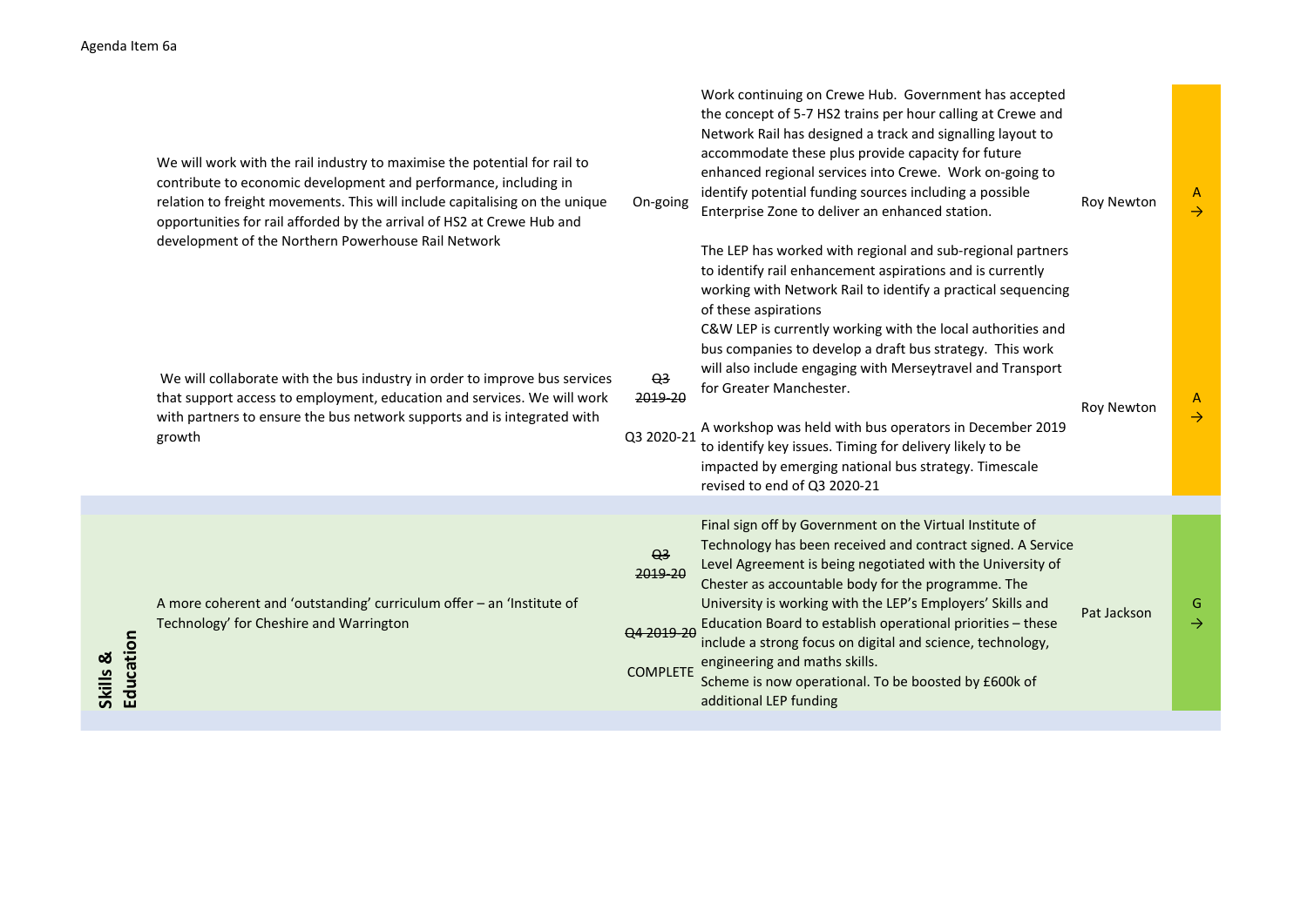| Support for local implementation of the Nuclear Sector Deal which sets out<br>a secure long-term future for the nuclear industry locally and in the wider<br>area. This will also include identifying potential programmes to support<br>SMEs to enter the nuclear supply chain.                                                                                                                                                                                                                                    | Ongoing       | The LEP has been working with NAMRC, Cumbria LEP and<br>LEPs in the SW & SE of England to develop a business case<br>for a nuclear sector supply chain programme, as proposed in<br>the Nuclear Sector Deal. The revised business case has been Andy Hulme<br>partially accepted by BEIS and work is now underway to<br>address any remaining issues                                                                                                                                           |            | A<br>$\rightarrow$ |
|---------------------------------------------------------------------------------------------------------------------------------------------------------------------------------------------------------------------------------------------------------------------------------------------------------------------------------------------------------------------------------------------------------------------------------------------------------------------------------------------------------------------|---------------|------------------------------------------------------------------------------------------------------------------------------------------------------------------------------------------------------------------------------------------------------------------------------------------------------------------------------------------------------------------------------------------------------------------------------------------------------------------------------------------------|------------|--------------------|
| The LEP will provide a 'critical friend' role to existing industry forums and<br>encourage greater cooperation and joint working between these groups to<br>develop a strong, consistent narrative on the expertise and potential for<br>the Cheshire and Warrington energy sector to help Government address<br>the challenge of Affordable Energy and Clean Growth. This narrative will<br>also highlight the opportunities and benefits of collaboration across<br>boundaries and borders on key energy projects | Ongoing       | The LEP has been engaging with the Cheshire Energy Hub in<br>the development of its high level messaging and also to a<br>degree with the North West Nuclear Forum based at<br>Birchwood. Officers have also been heavily involved in the<br>devlopment of an industry-supported cross border Energy<br>and Clean Growth prospectus which was originally scheduled<br>for publication in September 2019 but will now be launched<br>at the MDA Board once the Coronavirus situation has eased. | Andy Hulme | G<br>$\rightarrow$ |
| Support to develop the concept of the Cheshire Energy Innovation District.<br>This includes developing phased proposals for early intervention for energy-<br>intensive industries in Ellesmere Port.                                                                                                                                                                                                                                                                                                               | Q2<br>2020-21 | LEP has to date contributed £30k towards development of<br>the Strategic Outline Business Case, as part of a wider<br>Innovate UK-funded project (E-Port Smart Energy). Further<br>funding has been secured for an Industrial Decarbonisation<br>Roadmap and the Innovation District is a central feature in<br>the LIS                                                                                                                                                                        | Andy Hulme | G<br>$\rightarrow$ |
| Working with colleagues in Liverpool City Region and Greater Manchester<br>LEPs to support development of industry-led proposals for utilisation and<br>distribution of hydrogen as an alternative fuel for industrial and domestic<br>use                                                                                                                                                                                                                                                                          | Q2<br>2020-21 | LEP officers have been actively engaging with Liverpool City<br>Region (via Halton Council) as well as industry (North West<br>Hydrogen Alliance and North West Business Leadership<br>Team) to promote the opportunity for hydrogen as part of<br>the wider energy mix and as a key component in the work to<br>develop a low / zero carbon industrial cluster.                                                                                                                               | Andy Hulme | G<br>$\rightarrow$ |
| Support for the development of proposals for district heat networks,<br>including the potential for geothermal heating linked to the Crewe<br>Masterplan. It will also work with local authority partners and house<br>builders to promote district heating networks in new housing schemes and<br>look at other opportunities to tackle fuel poverty as part of our inclusive<br>growth agenda                                                                                                                     | Q4<br>2020-21 | District Heating Networks will be eligible for the LEP's Low<br>Carbon Energy Innovation Fund.                                                                                                                                                                                                                                                                                                                                                                                                 | Andy Hulme | G<br>$\rightarrow$ |
| The LEP will look to increase its engagement with key national energy<br>innovation assets including the Energy Systems Catapult, Nuclear Advanced<br>Manufacturing Research Centre and the Advanced Propulsion Centre. We<br>will also explore with Government opportunities to establish further<br>centres of energy-related excellence within Cheshire and Warrington.                                                                                                                                          | Q4<br>2020-21 | Initial thinking undertaken as part of the development of the<br>LIS. This includes the potential for developing a Nuclear<br>Technology Catalyst at Birchwood                                                                                                                                                                                                                                                                                                                                 | Andy Hulme | G<br>$\rightarrow$ |

Energy & Clean Growth **Energy & Clean Growth**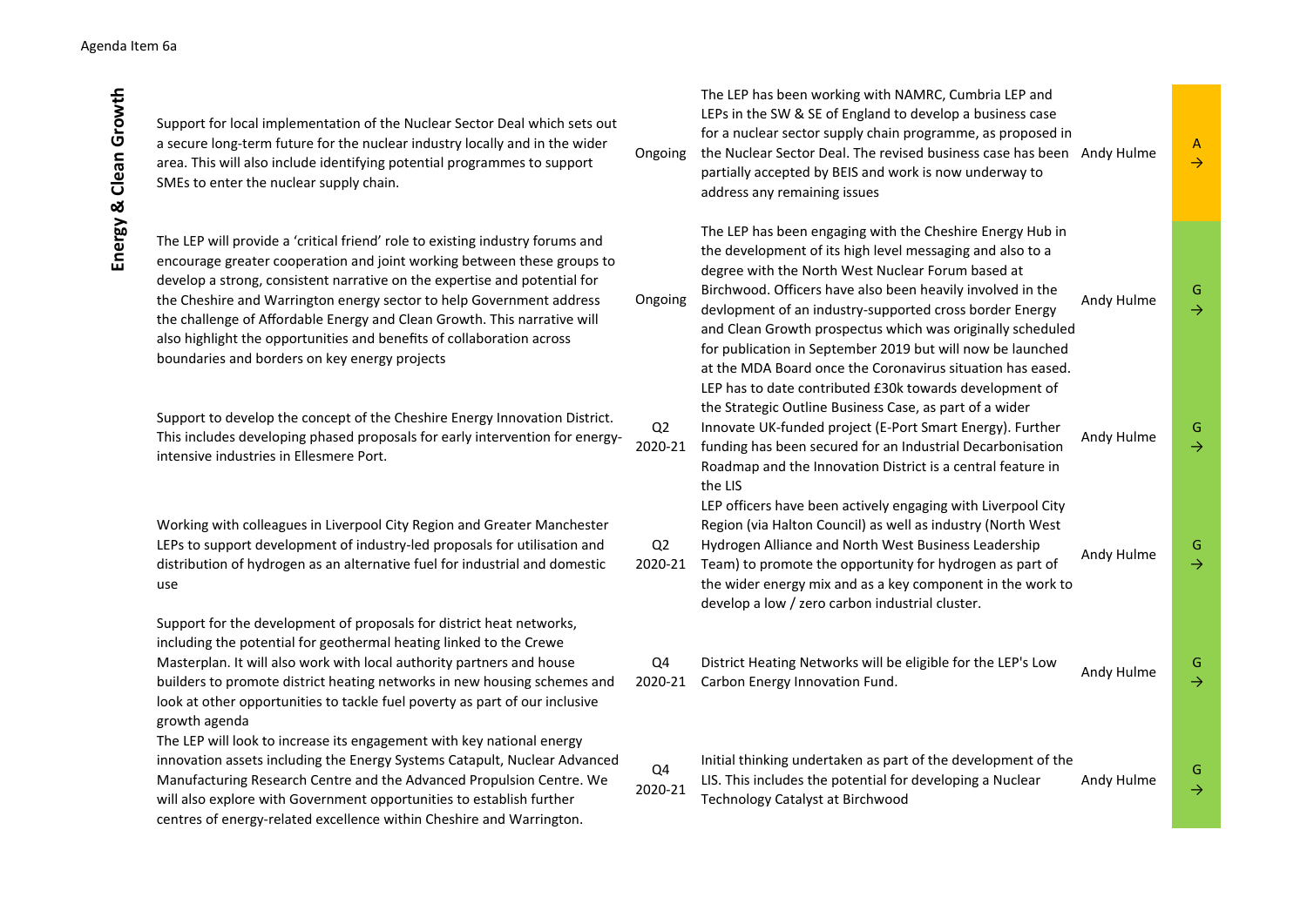## Agenda Item 6a

|  | The LEP will engage key partners to evaluate options for developing an<br>Electric Vehicle charging point network, centred initially on the Cheshire<br>Science Corridor. Where feasible and viable, projects developed using LEP<br>funds will be expected to achieve an above average level of energy<br>efficiency and sustainability | Q4<br>2020-21                                | Initial conversations held with SP Energy Networks about the<br>roll out if their Zero Carbon Communities initiative to<br>Cheshire and Warrington                                                                                                                                                                                                                                                                                                                     | Andy Hulme                   | G<br>$\rightarrow$                       |
|--|------------------------------------------------------------------------------------------------------------------------------------------------------------------------------------------------------------------------------------------------------------------------------------------------------------------------------------------|----------------------------------------------|------------------------------------------------------------------------------------------------------------------------------------------------------------------------------------------------------------------------------------------------------------------------------------------------------------------------------------------------------------------------------------------------------------------------------------------------------------------------|------------------------------|------------------------------------------|
|  |                                                                                                                                                                                                                                                                                                                                          |                                              |                                                                                                                                                                                                                                                                                                                                                                                                                                                                        |                              |                                          |
|  | During 2019 we will work with partners to develop proposals for creation<br>of a programme to enhance our cultural and leisure offer, including<br>sporting activities and promotion of active lifestyles, and examine potential<br>sources of funding to deliver                                                                        | Q <sub>2</sub><br><del>2019-20</del>         | LEP has been supporting Marketing Cheshire and other<br>partners on their 'Cultural Destinations' project (part-funded<br>by Arts Council England). The project is examining existing<br>audiences and market potential for cultural and leisure<br>activities to drive economic growth. Development of the<br>Q2 2020-21 brief has been paused due to the Coronavirus situation and<br>the disproportionate impact this has had on the cutural and<br>leisure sector. | Andy Hulme /<br>Mark Livesey | $\mathsf{A}$<br>$\Delta$                 |
|  | During 2019/20 the LEP will, in collaboration with the Cheshire and<br>Warrington Local Nature Partnership, review the implications of the<br>Government's new 25-year Environment Plan for the sub-region. This will<br>include developing proposals by September 2019 for establishing a Natural<br>Capital Plan for the sub-region    | Q <sub>3</sub><br>2019-20                    | Underway. Working with Mersey Forest and LA partners<br>(plus Local nature Partnership) proposals for a Natural<br>Capital Audit to be finalised by Q2-Q3, 2019-20 for<br>procurement Q3-Q4, 2019-20<br>Q4 2019-20 Procurement completed and consultants now appointed.<br>Initial findings to be presented to Strategy Committee in<br>August 2020.                                                                                                                   | Andy Hulme                   | $\mathsf{A}$<br>$\overline{\mathcal{A}}$ |
|  |                                                                                                                                                                                                                                                                                                                                          |                                              |                                                                                                                                                                                                                                                                                                                                                                                                                                                                        |                              |                                          |
|  | Identifying a clear portfolio of investment opportunities where there is<br>scale and scope for growth (i.e. the Crewe proposition and Warrington<br>town centre) and being clear about what role the private sector can play                                                                                                            | Q2<br>2020-21                                | Draft sub regional investment pipelinehas been completed<br>and was reviewed and supported by the Sub Regional<br>Housing Board at its meeting in February 2020                                                                                                                                                                                                                                                                                                        | Andy Farrall                 | G<br>$\rightarrow$                       |
|  | Acting as a local 'signpost' for government development finance for<br>housing to increase take-up and its application to the type of products and<br>places that we recognise to be important                                                                                                                                           | Q2<br>2020-21                                | Work underway between the LEP and Local Authorities to<br>develop mechanisms for raising the profile for housing<br>opportunities and associated support programmes for<br>developers                                                                                                                                                                                                                                                                                  | Andy Farrall                 | G<br>$\rightarrow$                       |
|  | Work with Homes England and Local Authority partners to review the<br>ability to provide dedicated capacity to intervene on the ground to release<br>or accelerate housing developments in a Brownfield setting                                                                                                                          | Q <sub>2</sub><br>2019-20<br><b>COMPLETE</b> | Sub Regional Housing Board has been established and met<br>has now met twice. A series of initial priority actions have<br>been identified and work is underway to progress these<br>including development of proposals for a series of pathfinder Andy Farrall<br>projects in conjunction with Homes England.<br>Initial action is complete, further work will be progressed by<br>the Sub Regional Housing Board                                                     |                              | G<br>$\rightarrow$                       |

Quality of Place **Quality of Place**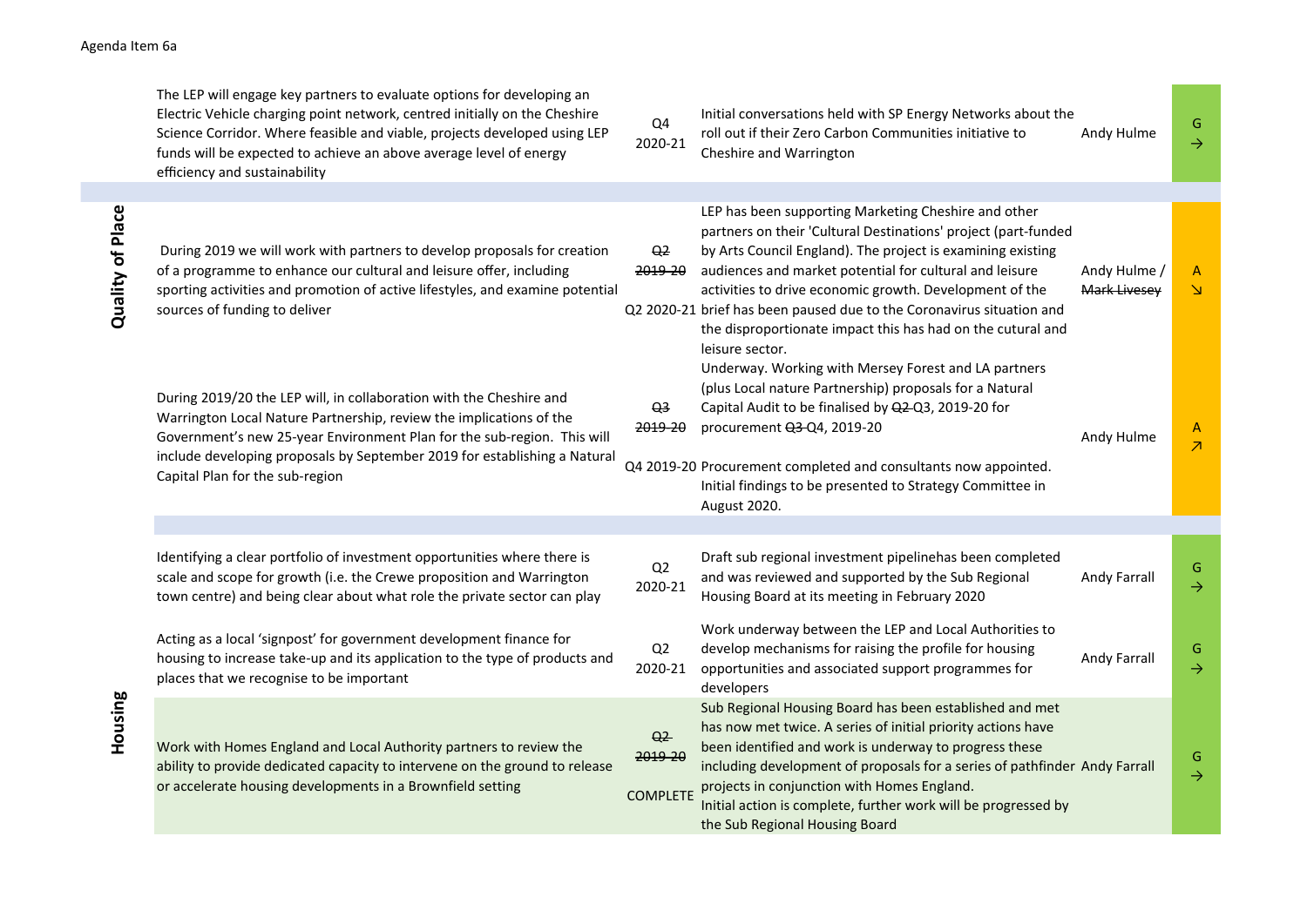## Agenda Item 6a

| Considering whether there are opportunities to create new vehicles<br>focusing on housing or to adapt and expand the role of others within these<br>areas to lever-in private (and public) sector funding.                                          | <b>TBC</b>                                                   | This work will be directed by the new Sub Regional Housing<br>Board - timescales to be agreed                                                                                                                                                                                                                                                                                                                                            | Andy Farrall                                         | G<br>$\rightarrow$ |
|-----------------------------------------------------------------------------------------------------------------------------------------------------------------------------------------------------------------------------------------------------|--------------------------------------------------------------|------------------------------------------------------------------------------------------------------------------------------------------------------------------------------------------------------------------------------------------------------------------------------------------------------------------------------------------------------------------------------------------------------------------------------------------|------------------------------------------------------|--------------------|
| Supporting ongoing development of the Cheshire Science Corridor<br>including marketing and investment propositions and an investment plan<br>for the Science Corridor EZ                                                                            | Q4<br>2019-20                                                | Updating of the Marketing and Investment propositions is<br>behind schedule, pending the wider LEP place marketing<br>exercise currently underway. £28m investment pipeline<br>covering 13 projects is in place.                                                                                                                                                                                                                         | John Adlen                                           | G<br>$\rightarrow$ |
| The LEP will build better relationships with relevant regional and national<br>assets (such as the Catapult Network) and innovation agencies to help<br>better connect businesses to the resources and expertise available through<br>those assets. | Q <sub>4</sub><br><del>2019-20</del>                         | Conversations initiated between the Growth Hub and<br>Innovate UK plus other key innovation agencies in order to<br>fully understand the support available and appropriate<br>routes for sign posting to that support<br>Delayed to Number of conversations scheduled with key research<br>Q2 2020-21 universities in the NW to understand their current areas of<br>focus and how these might align to C&W businesses and<br>priorities | Andy Devaney<br>/ John Adlen /<br><b>Joe Manning</b> | A<br>$\rightarrow$ |
| Linked to the development of a Local Industrial Strategy, develop a finer-<br>grain understanding of our business base, sectoral strengths within science<br>and innovation and the opportunities for smart specialisation                          | Q <sub>3</sub><br>2019-20<br>Delayed to<br>Q2 2020-21        | Initial conversations have taken place in respect of Life<br>Sciences. Other sectors to be reviewed and agreed. Advised<br>January 2020 that Transport for the North is commissioning<br>work into northern innovation systems to support the<br>refresh of the Independent Economic Review.<br>Engagement with TfN's consultants on the NIER refresh.<br>Further feedback to be provided to August Board meeting                        | Andy Hulme /<br>John Adlen                           | G<br>N             |
| Understand the opportunities for collaboration and cooperation with other<br>parts of the UK and internationally linked to our specific areas of strength                                                                                           | $\Theta$ <sup>4</sup><br>2019-20<br>Delayed to<br>Q2 2020-21 | Some level of understanding has been developed through<br>the LEP's involvement in a number of Science and Innovation<br>Audits and with the northern LEP's Innovation Group. The<br>Local Industrial Strategy process is seen as a potential vehicle Andy Hulme<br>for supporting closer collaboration between LEPs on science<br>and innovation and an initial workshop to this end was held<br>in Leeds on June 2019.                 |                                                      | G<br>$\Delta$      |
| Engaging and shaping the Made Smarter NW Pilot to support SMEs to<br>innovate through adoption of digital practices and processes including<br>securing appropriate sector-level engagement in the mentoring process for<br><b>SMEs</b>             | Ongoing                                                      | LEP was fully engaged with the development of the Business<br>Case and launch of the NW Made Smarter Pilot (launched<br>January 2019). This is being actively promoted through the<br>Growth Hub and as of May 2020 134 Cheshire and<br>Warrington companies have engaged with the programme,<br>with eight having projects developed and signed off<br>(potentially creating 80 new and upskilled jobs and two<br>student placements).  | Andy Devaney                                         | G<br>$\rightarrow$ |